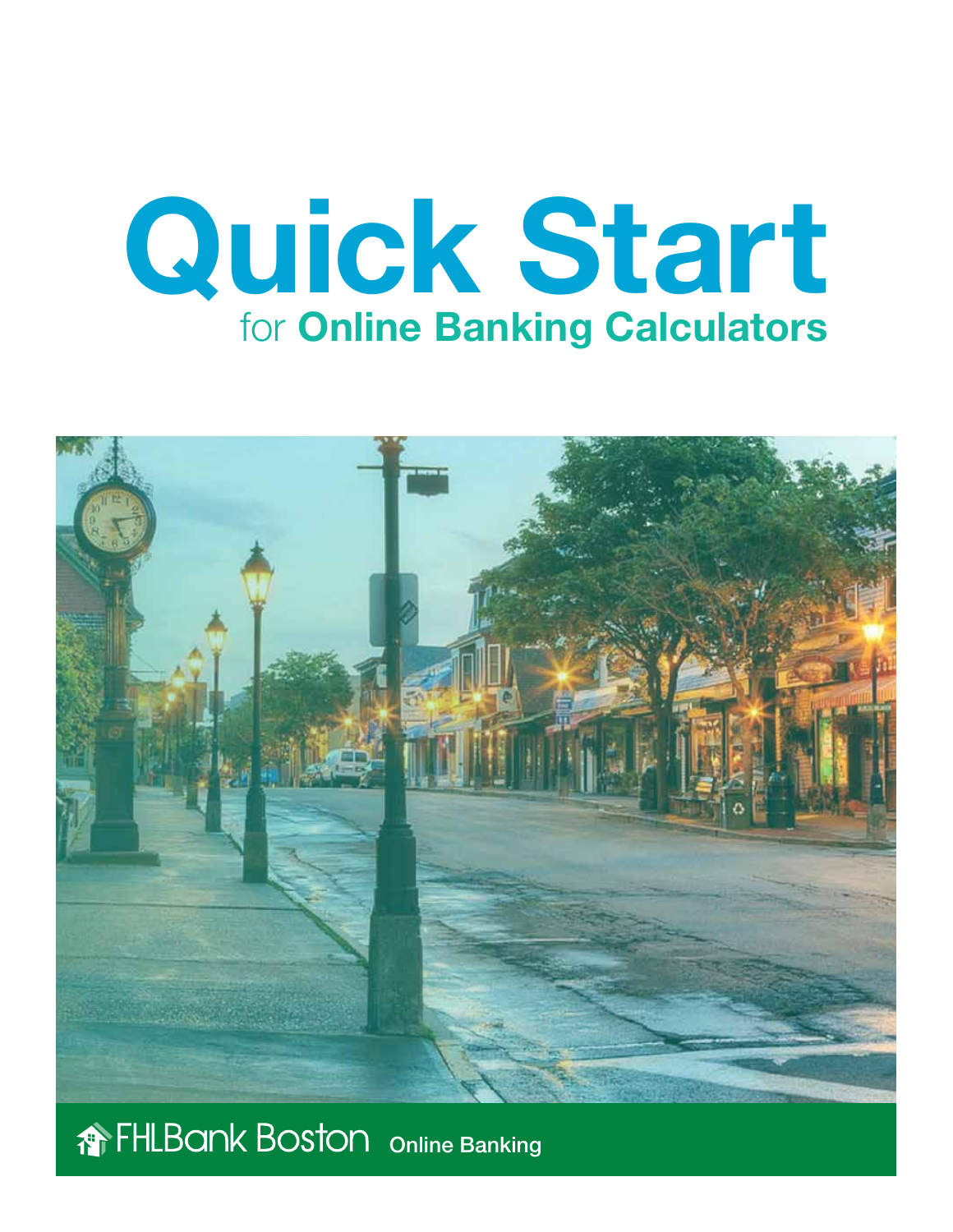

[Use the Capital Stock Calculator](#page-2-0) ...... 1 [Use the Collateral Calculator](#page-4-0) . . . . . . . 3

**THLBANK BOSTON** Online Banking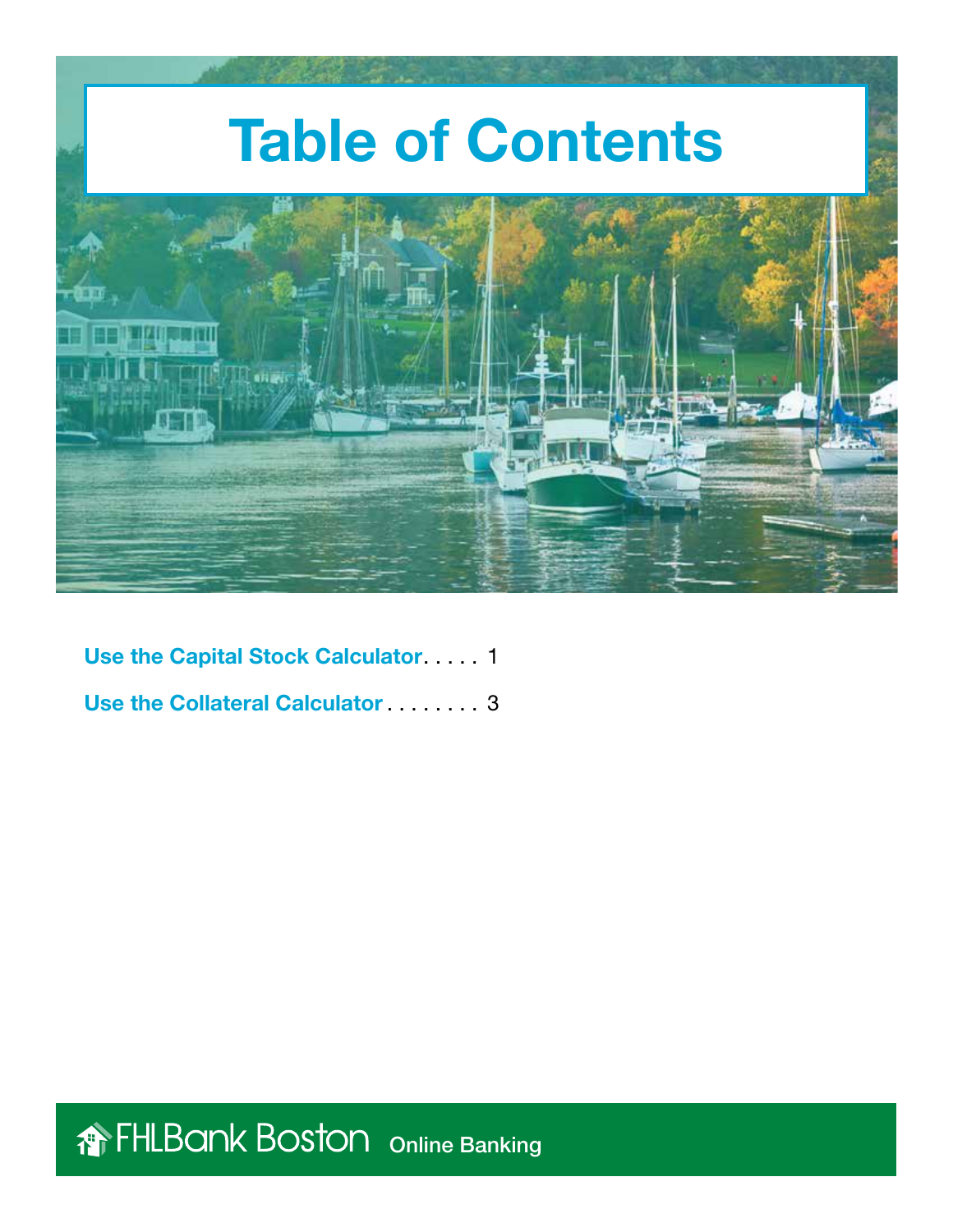## <span id="page-2-0"></span>STEP 1/4 Navigate to the Capital Stock Calculator

**Scroll to the left-hand navigation, click on the** "Calculators" icon, and select "Capital Stock **Calculator"** from the drop-down menu.



## STEP 2/4 View Current Capital Stock Requirements

- The top left portion of the screen displays the **Current Capital Stock Requirements** including Activity-based Stock Requirement (ASIR), Total Stock Investment Requirement (TSIR), Excess Capital Stock, Cushion, and an indication of any Potential Repurchase.
- The middle portion of the screen displays the Membership Stock Investment Requirement (MSIR) component of the TSIR.
- The bottom portion displays the outstanding Activity-based Stock Requirement components and the required capital stock.

|                                                                                                                                                                                                                                                                         |                                                                                                                                                                                               |                           |                                            |                                                                                                              |                                                                                              |                         | <b>Q</b> for 24 town                 |
|-------------------------------------------------------------------------------------------------------------------------------------------------------------------------------------------------------------------------------------------------------------------------|-----------------------------------------------------------------------------------------------------------------------------------------------------------------------------------------------|---------------------------|--------------------------------------------|--------------------------------------------------------------------------------------------------------------|----------------------------------------------------------------------------------------------|-------------------------|--------------------------------------|
| Current<br>Last updated<br>19,568%<br>Countal block Rebaren<br>Extern<br><b>Colwas Gagebal Mouth</b><br>Womenhall Hepsynthasis <sup>81</sup>                                                                                                                            | ANTIMOVAS, S.38 area<br>Asin <sup>o</sup><br>1171.000.00<br>TER <sup>0</sup><br><b>PLETE ROD DO</b><br>\$1245,600.00<br>AISE.700.00<br><b>Custom<sup>4</sup></b><br>9123200.00<br>\$98,100.00 |                           | Augustivened.<br><b>IX SARA</b><br>Toimin  | ALLES<br>TRIS<br>Castrial Mainh Rationin<br>Elevent Counter Stonds<br>Guidnon<br><b>Potential Repulchase</b> | 8370,480.00<br>\$1211,900.00<br>\$1,455,600.00<br>8228,500.00<br>\$13,500.00<br>\$100,000.00 |                         |                                      |
| <b>Clarke Mids Constraint</b><br>HEN O                                                                                                                                                                                                                                  |                                                                                                                                                                                               |                           | <b>Cernel Piston</b><br><b>BULHALOOGIE</b> | <b>Carroll Incorporate to</b><br>$-1416$                                                                     |                                                                                              |                         | Carent desurances<br><b>BBEZPARE</b> |
| <b>Capital Stock Component</b>                                                                                                                                                                                                                                          | <b>Carroll Peadaw</b>                                                                                                                                                                         | <b>Carred Hopmerson's</b> | <b>CELLS</b><br><b>Vacket</b>              | <b>Carold Insurance</b>                                                                                      |                                                                                              | <b>Net Change (+/ )</b> | <b>West Season comes</b>             |
| <b>The Age: Absolute</b>                                                                                                                                                                                                                                                | 77 C<br>\$5.00                                                                                                                                                                                | 3200                      | 100.000                                    | <b>PERMITTE</b><br>9500                                                                                      |                                                                                              | \$110.                  | 31.55                                |
| Other Adversey                                                                                                                                                                                                                                                          | THIRLOODIA                                                                                                                                                                                    | ento                      | mhindi<br>wise                             | 1070142.50                                                                                                   |                                                                                              | 2122                    | 1015 441-51                          |
| Advance Seasonhouses                                                                                                                                                                                                                                                    | MAG                                                                                                                                                                                           | <b>Hand</b>               | <b>HARM</b><br>709                         | SA ABL                                                                                                       |                                                                                              | 222                     | $1 - 50$                             |
| me,<br>Lebox Uh Cordé                                                                                                                                                                                                                                                   | \$5.00                                                                                                                                                                                        | m<br>1.958                | At AAr                                     | m<br>10.00<br>50 G                                                                                           |                                                                                              | $21 - 6$                | 38.58                                |
| <b>BARALDINGS</b><br>Ausspress Paintings Aussity<br>199150                                                                                                                                                                                                              | w<br>Anna                                                                                                                                                                                     | <b>LES</b><br>m           | <b>START</b>                               | 31.50<br>Coort                                                                                               |                                                                                              | 81.08                   | ALL ALL                              |
| and the permet control that halls, at odd an artist<br>Statisticy Collectionary of the Ampures Hombler Assum-<br><b>STANDARD</b>                                                                                                                                        | ALC: NO<br><b>ANTIS</b>                                                                                                                                                                       | <b>SHOW</b><br>a an       | 3-Art<br>. .                               | 32.00                                                                                                        |                                                                                              | 141141                  | \$1.50<br>w                          |
|                                                                                                                                                                                                                                                                         |                                                                                                                                                                                               |                           |                                            |                                                                                                              |                                                                                              |                         |                                      |
| All the Complete System (Section) and Complete Complete University Complete Pann und Brad El add A provided in the System Income Income Design Area Complete Design Completed for Angles (Section) Laters under<br>will presume installed of data for the returned that |                                                                                                                                                                                               |                           |                                            |                                                                                                              |                                                                                              |                         | <b>Boot</b>                          |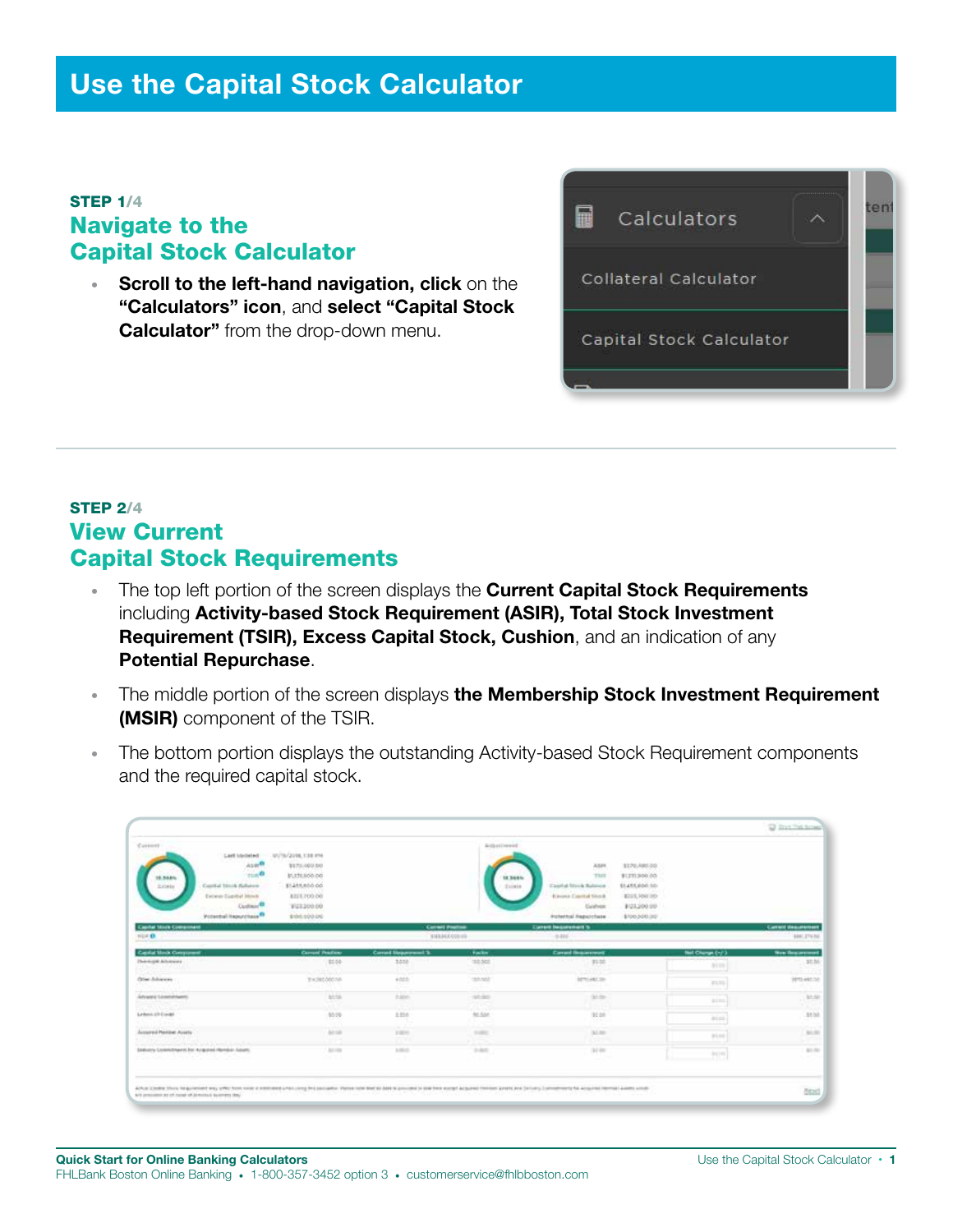## STEP 3/4 Enter Information

• To calculate and display any new capital stock requirements on additional activity or changes to outstanding activity (i.e. maturities, prepays) adjust the Net Change (+/-) within the corresponding component box.

| <b>Capital Stock Component</b>                                                            | <b>Current Position</b>            | <b>Current Requirement %</b> | Factor                               | <b>Current Requirement</b> | Net Change (=/-)             | <b>New Requirement</b>         |
|-------------------------------------------------------------------------------------------|------------------------------------|------------------------------|--------------------------------------|----------------------------|------------------------------|--------------------------------|
| Oversight Advances<br>1940 - Maria Maria Maria Ma                                         | \$0.00                             | 3000                         | 100.000                              | \$0.00                     | 1000                         | \$0.00                         |
| Other Advances<br>--                                                                      | 514 261 000.00<br>THE STATE OF THE | 4,000                        | <b>TAXABLE</b><br>100.000<br>-22,000 | \$570,480.00               | 50,00<br><b>CARL AND THE</b> | 1570.480.00<br><b>PERSONAL</b> |
| Advance Commitments                                                                       | \$0.00                             | A WARRANT<br>0.000           | <b>MARINE STAR</b><br>100.000        | 50.00                      | \$0.00                       | 0000                           |
| Letters Of Credit                                                                         | \$0.00                             | 0.500                        | 80.000                               | 10:00                      | 10.00                        | \$5.00                         |
| Acquired Member Assets                                                                    | \$0.00                             | 0.000                        | 0.000                                | 50.00                      | 3000.                        | 00.00                          |
| Delivery Commitments for Acquired<br>unessa nu mener<br>Merriber Assets<br>SHOW THREE WAY | \$0.00                             | 0000                         | 0.000                                | \$0.00                     | 30.000                       | 50.00                          |

## STEP 4/4 Print or Reset

- Click on the "Print This Screen" link in the top right corner to print.
- Click on the "Reset" link in the bottom corner to reset the entire page.

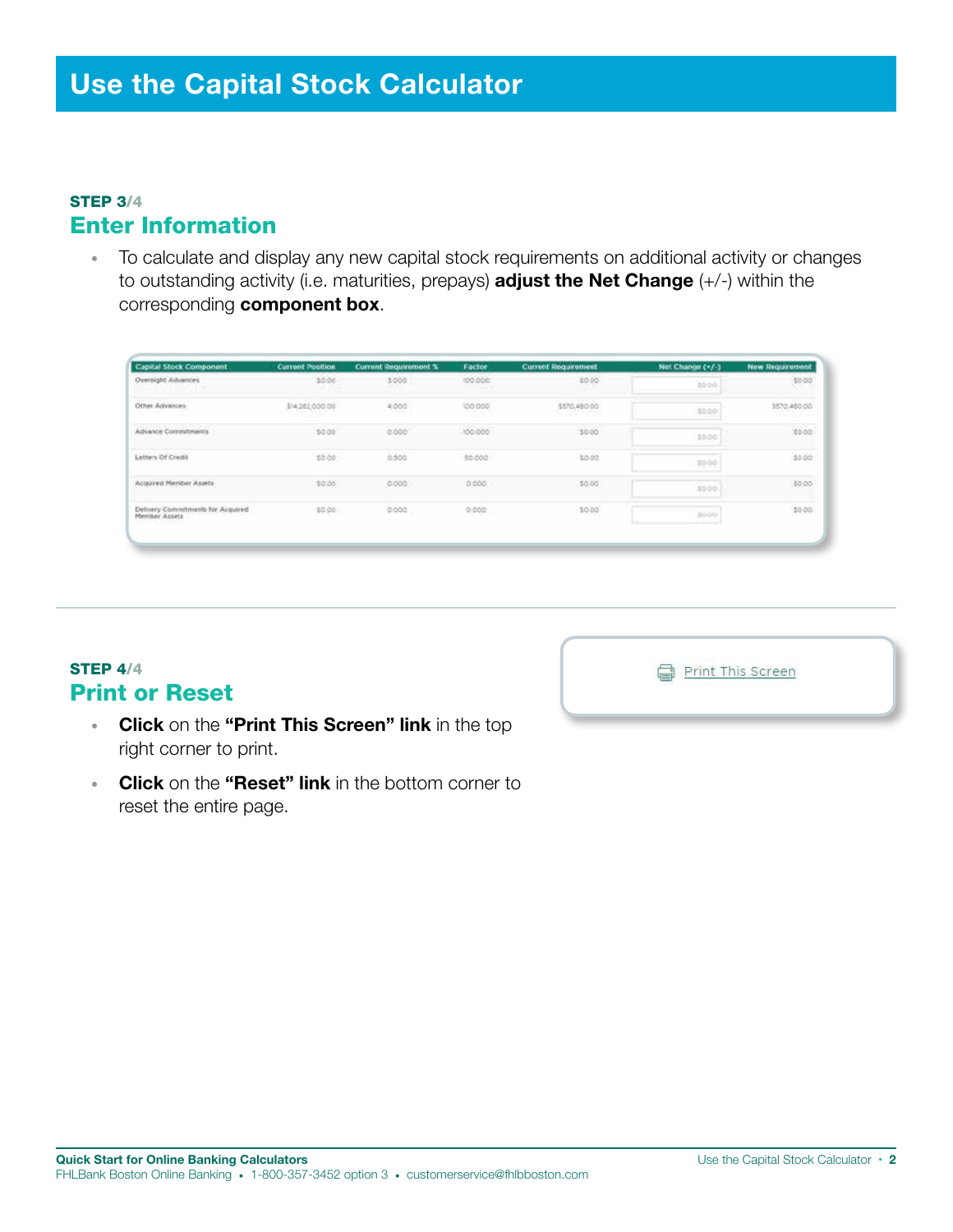## <span id="page-4-0"></span>Use the Collateral Calculator

#### STEP 1/4

## Navigate to the Collateral Calculator

**• Scroll to the left-hand navigation, click on** the "Calculators" icon, and select "Collateral **Calculator"** from the drop-down menu.



## **STEP 2/4** View Pledged or Eligible Assets

- Once on the Collateral Calculator page, you will be brought to the "Pledged Assets" tab. This displays the current maintenance level and pledged asset information.
- Click on the "Eligible Assets" tab to see all collateral pledged and additional collateral that can be pledged.
- The top portion of the screen displays the current collateral requirement and pledge.
- The bottom portion displays the type of collateral that is being pledged.

**Pledged Assets Eligible Assets**